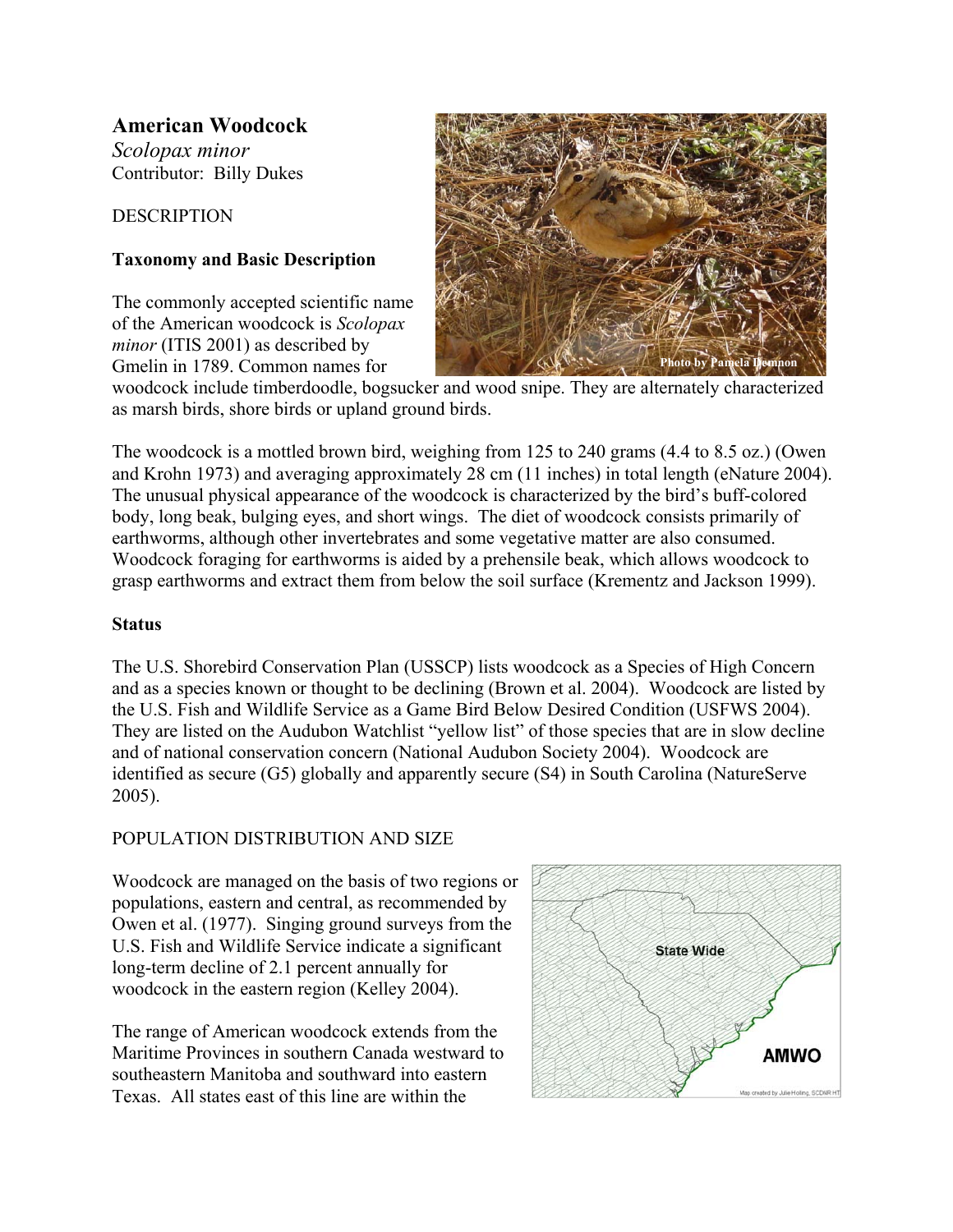species' range. The principal breeding range includes New England and the Lake States, although limited breeding occurs throughout almost the entire range (Roberts 1989). The estimated population of woodcock in North America is approximately 5 million individuals (Brown et al. 2004). North American Breeding Bird Survey (BBS) data indicate a 6.8 percent annual declining trend in the U.S. between the years 1980 and 2003 (Sauer et al. 2004). Christmas Bird Count data indicate no significant declining trend for South Carolina and North America (National Audubon Society 2004a). Christmas Bird Count data also reveal higher wintering populations of woodcock in the lower coastal plain and piedmont



than in the upper coastal plain of the state. Wintering woodcock numbers peak between mid-December and mid-February in South Carolina coastal plain habitats (Pace and Wood 1979).

### HABITAT AND NATURAL COMMUNITY REQUIREMENTS

Unlike most other shorebirds and marsh birds, woodcock are a forest-dwelling species. Woodcock are often associated with forested wetlands. In the southeast, alluvial floodplains with a brushy forest understory are apparently a preferred habitat type. Swamp privet (*Forestiera acuminate*), holly (*Ilex* spp.), switch cane (*Arundinaria gigantea*), honeysuckle (*Lonicera japonica*), peppervine (*Ampelopsis arborea*), trumpet creeper (*Campsus radicans*), greenbriar (*Smilax* spp*.*) and grapes (*Vitis* spp*.*) have been identified as important understory species (Owen et al. 1977; Roberts 1989). The composition of the tree overstory appears unimportant (Owen et al. 1977).

Old fields, croplands, pasturelands, wet seeps and damp thickets also provide important habitat for woodcock on wintering grounds. Old fields and other early successional habitat types are often used as nocturnal habitat, and should be located within 230 m (251 yards) of diurnal habitats (Berdeen and Krementz 1998). While a high density of plant stems is preferred by woodcock, open ground underneath the canopy is a necessity to provide easy access to worms and other invertebrates in the ground litter (Roberts 1989; Krementz and Jackson 1999).

#### **CHALLENGES**

Declines in woodcock populations are currently unexplained, but may be linked to natural forest succession within the breeding range of the species. Bottomland hardwood loss due to reservoir construction, drainage and clearing for agricultural uses and urbanization has negatively impacted the availability of winter habitat for woodcock in the southeast (Straw et al. 1994; Krementz and Jackson 1999).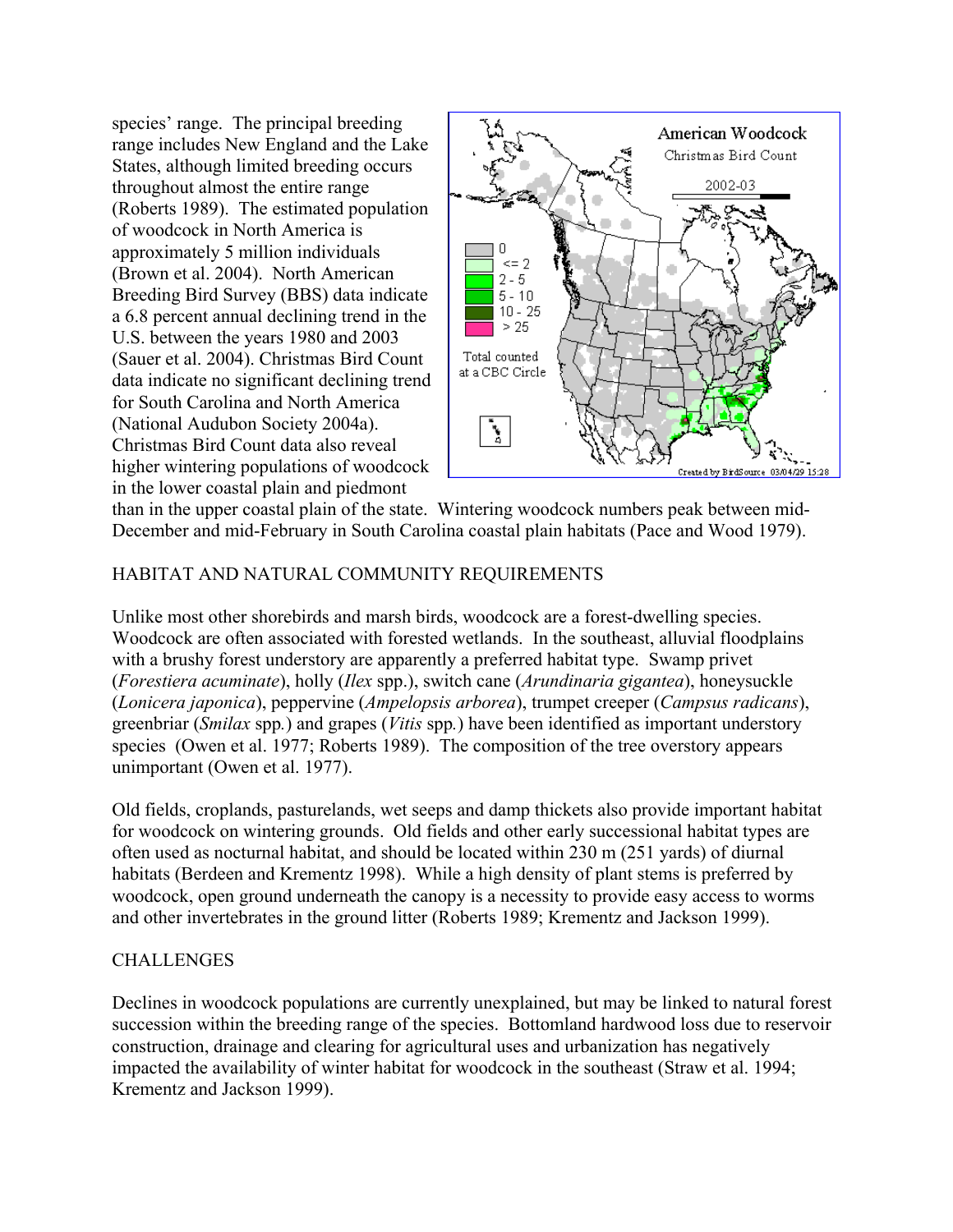### CONSERVATION ACCOMPLISHMENTS

Although little research on woodcock has been conducted in the past 20 years in South Carolina, research projects have been completed on woodcock habitat selection, food habitat and migration chronology. Woodcock hunter surveys were conducted in 1983 and 1985 to provide information on hunter effort, harvest and woodcock age ratios. The Harvest Information Program (HIP) has been fully implemented nationwide and allows a better assessment of woodcock hunter numbers and harvest in South Carolina. Comprehensive hunter harvest surveys were conducted for all species in South Carolina, including woodcock, in 2000 and 2003. Since 1997, woodcock flushing rates and harvest by South Carolina quail hunters have been tracked through annual quail and rabbit hunter surveys.

Forestry Best Management Practices (BMPs) now strongly encourage the conservation of Streamside Management Zones (SMZs), which persist as woodcock wintering habitat following logging operations. Additionally, recent land acquisitions, notably Wee Tee State Forest and Bonneau Ferry Wildlife Management Area, have preserved significant acreages of prime woodcock wintering areas in South Carolina. Finally, an American Woodcock Management Plan was completed by the U.S. Fish and Wildlife Service in 1990, and a revision is due in the near future.

#### CONSERVATION RECOMMENDATIONS

- Focus habitat protection efforts (acquisition and easements) on significant tracts of bottomland hardwoods and isolated forested wetlands to preserve woodcock wintering areas in South Carolina.
- Implement management practices that promote habitat diversity, like timber harvest and prescribed burning on SCDNR lands with high potential to provide wintering habitat for woodcock.
- Maintain early successional upland habitat associated with wetlands conservation efforts (acquisition, easements) to provide roosting habitat for woodcock. Early successional habitats can be maintained through prescribed burning.
- Using remote imagery, identify potential areas of woodcock wintering habitat to guide habitat conservation efforts.
- Identify winter microhabitat requirements for woodcock in South Carolina.
- Assess population densities of woodcock on wintering grounds in South Carolina and the state's contribution to range-wide wintering populations.
- Increase the number of yearly Christmas Bird Count (CBC) routes.
- Monitor habitat loss through mapping of landscape-level habitat changes.
- Continue hunter surveys as an assessment of woodcock hunting effort and harvest.
- Insure that upland buffers are included in the Wetlands Reserve Program (WRP) and similar programs, and that proper management practices are recommended and implemented to provide quality woodcock habitat.
- Provide woodcock habitat recommendations to natural resource agencies with management responsibility for extensive acreages of woodcock habitat.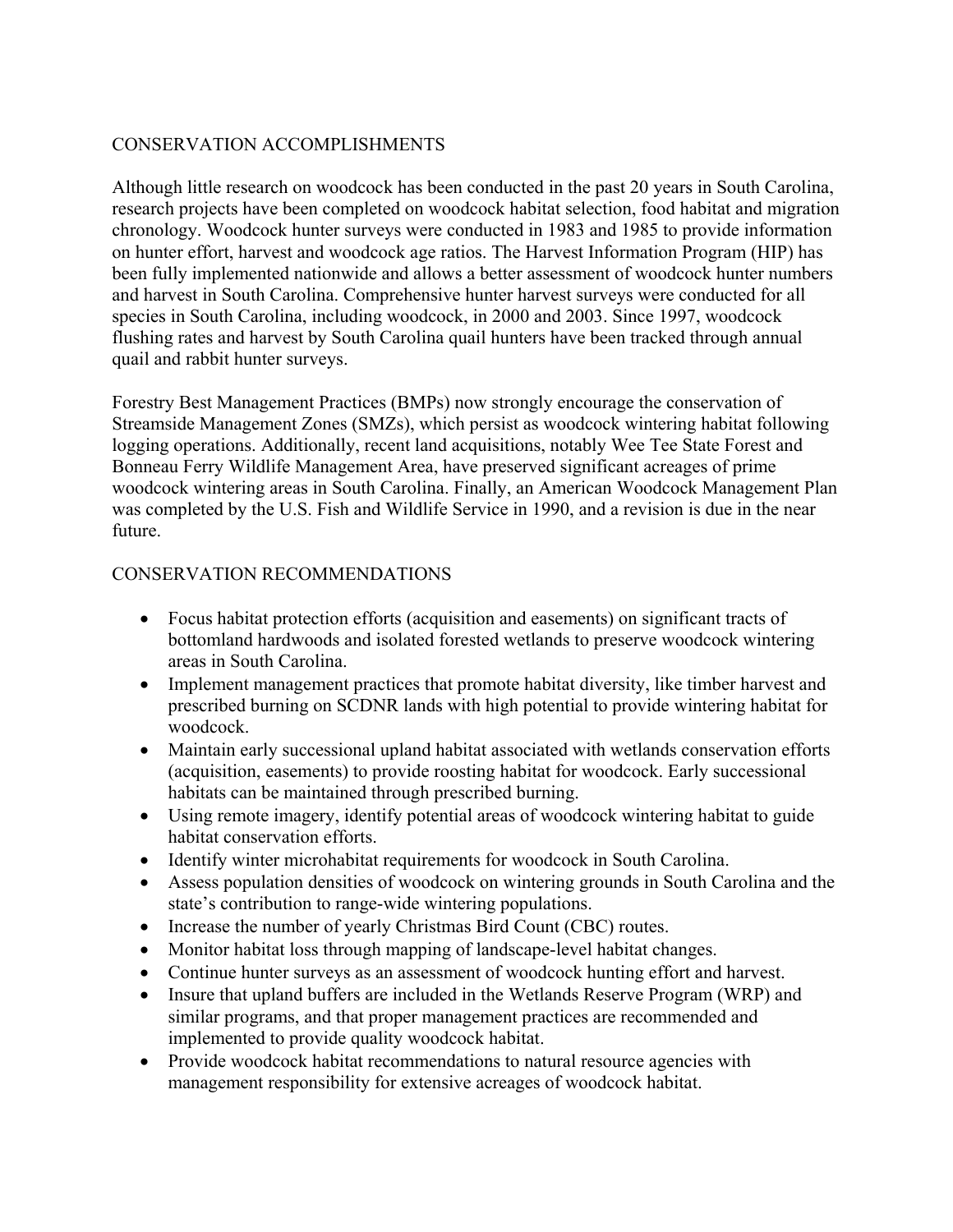- Provide woodcock habitat recommendations to private landowners through on-site technical assistance, fact sheets and management bulletins.
- Work with USFWS to identify woodcock hunters in South Carolina and increase hunter participation in the woodcock parts collection survey.
- Partner with other agencies and organizations such as the US Forest Service, US Fish and Wildlife Service, Clemson University and National Audubon Society (South Carolina Chapter) in order to survey for woodcock

#### MEASURES OF SUCCESS

Following identification of woodcock winter habitat requirements in South Carolina, experimental habitat manipulations should be conducted to test habitat models. Woodcock flushing rates by rabbit hunters and quail hunters should continue to be monitored through the statewide Rabbit Hunter Survey and Quail Hunter Survey. Christmas Bird Count data should be utilized as a statewide index of wintering woodcock populations and trends evaluated periodically to determine changes in winter population status. As opportunities arise, directed research should examine changes in wintering woodcock densities, which occur as a result of incidental or intentional habitat manipulation. Woodcock winter habitat changes should be monitored through remote imagery and mapping.

# LITERATURE CITED

- Berdeen, J.B. and D.G. Krementz. 1998. The use of fields at night by wintering American woodcock. J. Wildl. Man. 62(3):939-947.
- Brown, S., C. Hickey, B. Gill, L. Gorman, C. Gratto-Trevor, S. Haig, B. Harrington, C. Hunter, G. Morrison, G. Page, P. Sanzenbacher, S. Skagen, and N. Warnock. 2004. National Shorebird Conservation Assessment: Shorebird Conservation Status, Conservation Units, Population Estimates, Population Targets, and Species Prioritization. Manomet Center for Conservation Sciences. 50 pp.
- eNature LLC. 2004. www.enature.com. Accessed September 13, 2004.
- Integrated Taxonomic Information System (ITIS) on-line database. http://www.itis.usda.gov. Accessed September 13, 2004.
- Kelley, J.R. 2004. American woodcock population status, 2004. U.S. Fish and Wildlife Service, Laurel, Maryland. 15 pp.
- Krementz, D.G. and J.J. Jackson. 1999. Woodcock in the Southeast: Natural history and management for landowners. Bulletin 1183. University of Georgia Cooperative Extension Service. 16 pp.
- National Audubon Society. 2004. Watchlist webpage. Available at http://www.audubon.org/bird/watchlist/index.html Accessed September 13, 2004.